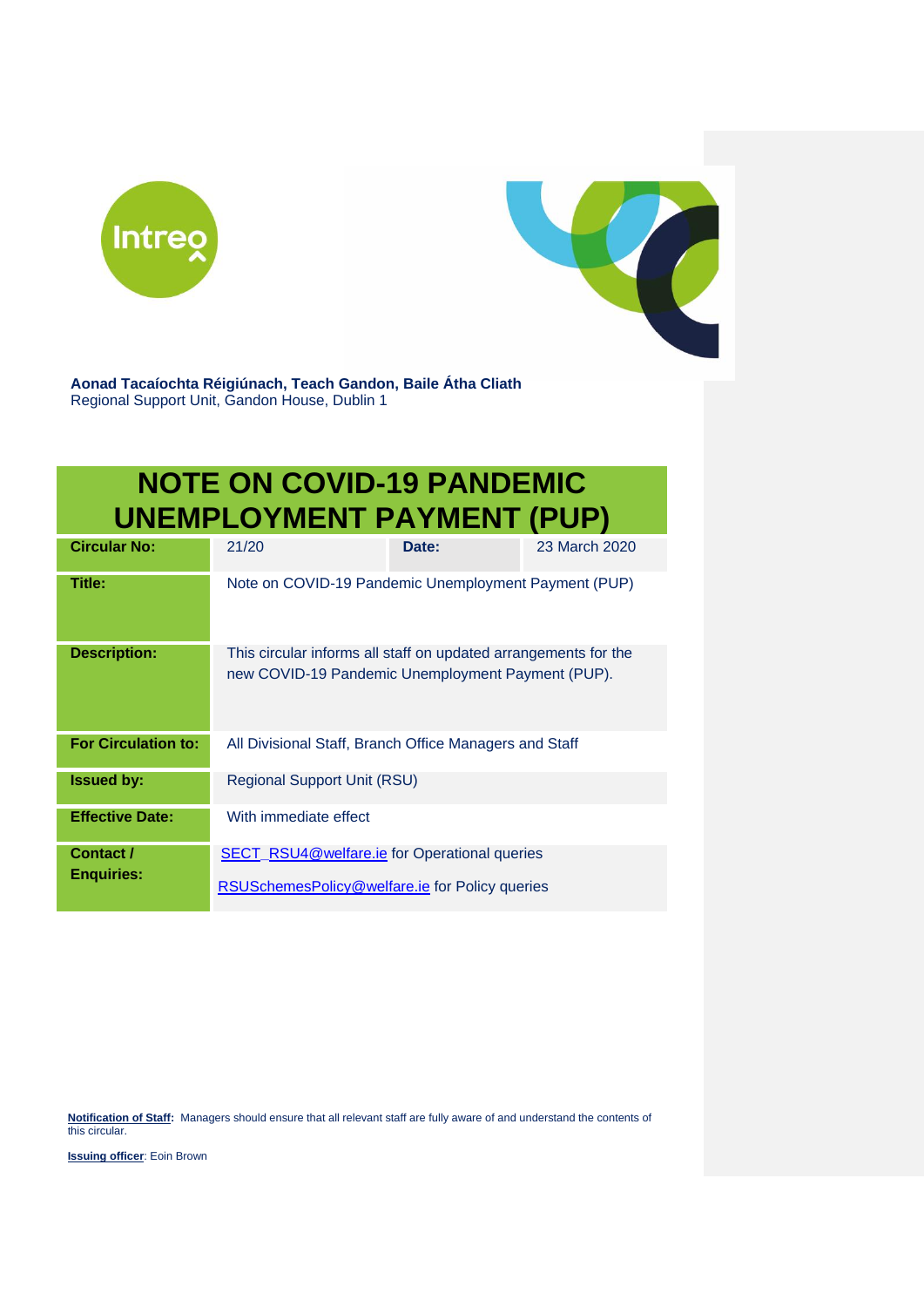**Transcript from:**

**Note on Covid-19 Pandemic Unemployment Payment (PUP).**

**This is the current process as at 23 rd March 2020.**

**Note on COVID-19 23 March 2020**